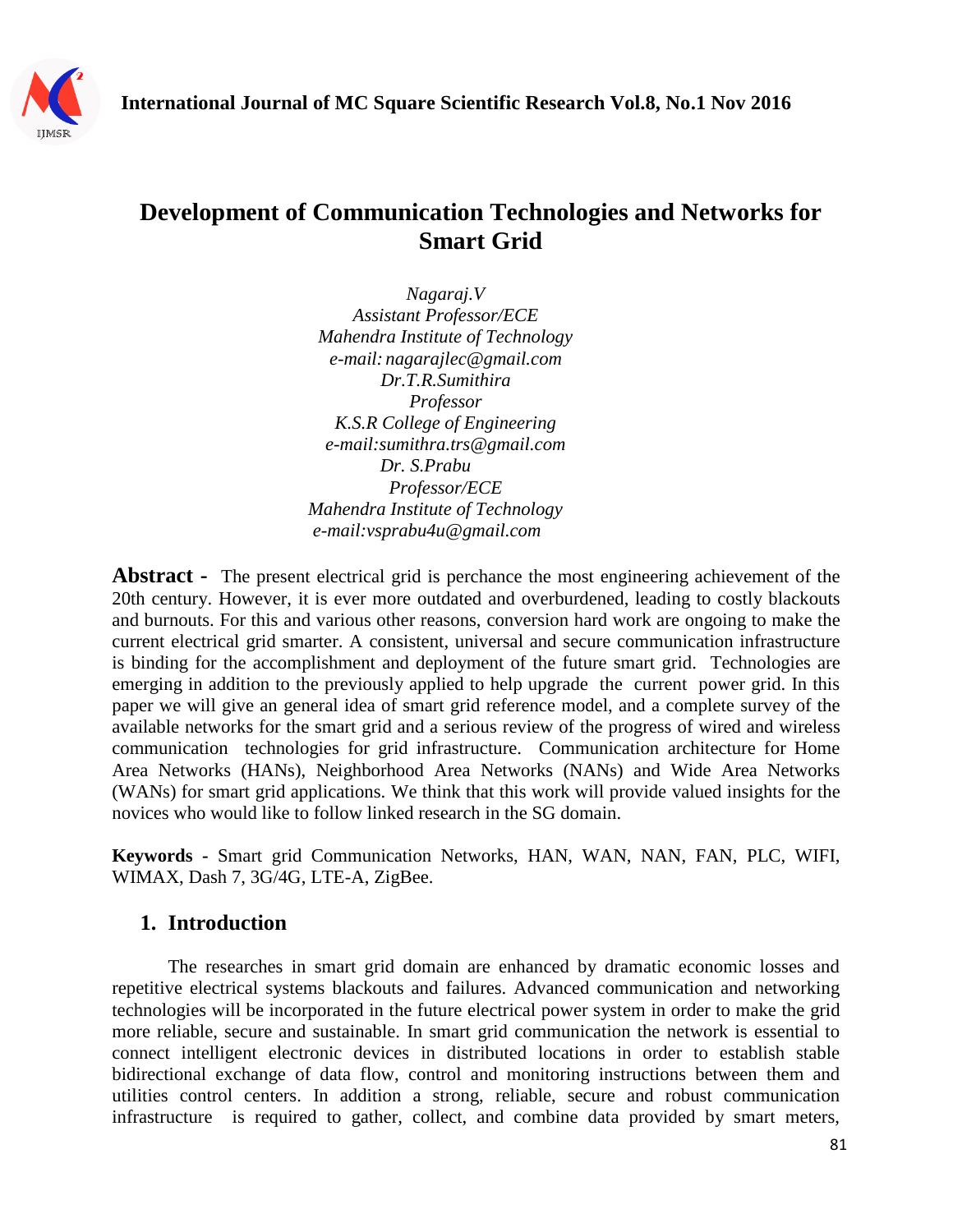

computers, sensors and electrical vehicles or any electrical smart devices connected to the grid to help providing better power quality and efficient delivery.

This paper is organized as follows, In Section II we pointed some related work that have been done in communication and networking for smart grid, a brief overview of smart grid conceptual architecture and reference model is presented in section III. In Section VI we propose whole study of present communication networks for smart grid applications. In section V and VI we perform a review of most important wired and wireless communication technologies for the development of smart grid and we perform a comparative study by describing advantages and disadvantages and proposing a bench of SG applications for each technology .In Section VII we advocate an end to end communication architecture, in section VIII we list some of communication challenges for smart grid and finally in section IX we conclude and give some of our future directions.

# **2. Related Work**

In this section, we emphasize some of the work done in the communication and networking for smart grid. In the authors accessible a smart grid communication networking architecture and communication technologies, they methodically discussed power line communication and wireless technologies. In another research work,the authors identified communication architecture and functional requirement and introduced HANs, FANs and WANs networks. In addition the authors paying attention on communication functionalities and necessities. Moreover, in the authors depicted the conceptual architecture for smart power grid; they presented also different communication technologies for smart grids. To the best of our knowledge, this work will provide a new complete study of the most important evolution of communication and networking technologies for smart grids and deliver detailed end to end communication network architecture.

# **3. Smart Grid Reference Model**

We are actually facing several challenges in order to build smart grid communication infrastructure such as scalability, interoperability, security, customer's privacy, and smart meter infrastructure incorporation with different utility companies and consumers facilities.

According to Smart Grid Interoperability Standards Roadmap proposed by NIST the American National All these functional domains have different inter and intra domain communications, the "consumer" domain is the user of electricity domain such as domestic, industrial, commercial or utilities. In smart grid approach the consumers can produce, store and use the electrical power. The "market" domain refers to power market operators. The "operation" domain deal with power supply management. "Service provider" points service utilities companies providing customers with electrical power. "Bulk Generation", ‗‗Transmission'' and ‗‗Distribution'' refers to generation, storage, transmission and distribution of power to customers. One of the key elements of smart grid successful operation is the interconnection of these seven domains. For this purpose new communication technologies are required to integrate these domains with interoperability standards, some of these priority technologies will be considered in following section in this work.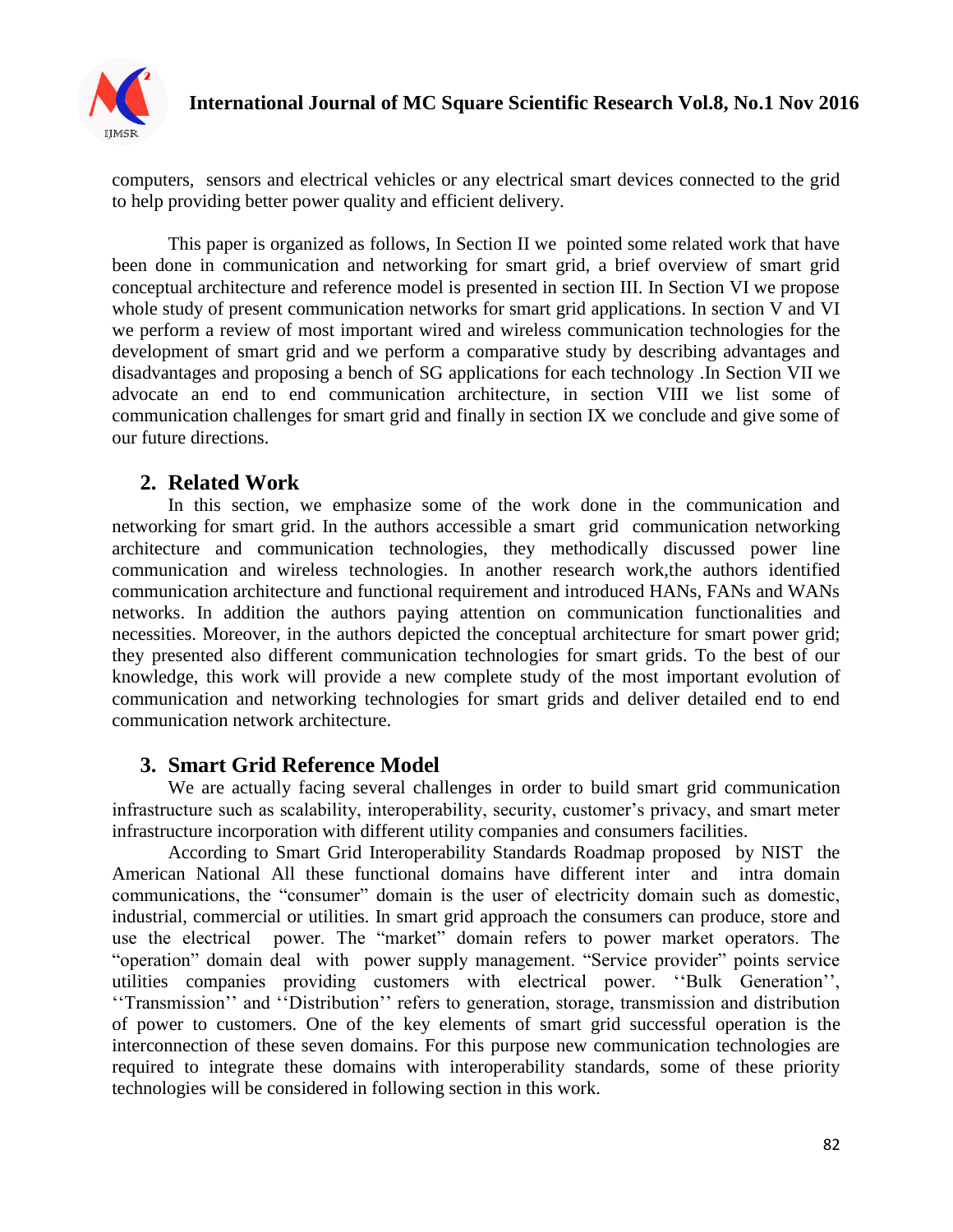



## **Figure 1 Smart Grid tired high level Architecture**

The authors in describes all the power production, generation, broadcast and division to customers using different production mechanisms and various generation plants types as fixed or mobiles depending on precise and particular as illustrated by the figure 2. The production domain is composed of a mixture of nuclear, solar, coal, wind or hydro power plant .The transmission domains is managed by huge number of network operating centers and substations, a large number of power lines deliver the electricity to sharing domain. Finally in the sharing domain a sum of complex networks topologies delivers electrical power to housing areas, rural farms, urban areas, and business areas for consumption. In our study we focus in the distribution domain of the smart grid. particularly, our interest is given to the communication networks in the distribution domains of the smart grid; the home area networks (HAN), the neighbor area networks (NAN) and the wide area networks (WAN). These networks are very important for data flows transportation between end consumers and utilities.

## **4. Smart grid communication networks**

There has been several survey and research papers done for SG communication lately , that evaluate the works and the features of communication and networking infrastructure for smart grid systems and applications.

The communication networks for smart grid systems use a big range of communication technologies from wired, wireless and hybrid networks technologies. The actual electrical grid has already a communications networks behind its operations between substations and control centers but this network is expensive, inflexible and inadequate because it covers only generation and transmission segments. In the prospect smart grid approach we are aiming to cover all networks segments and especially the distribution segment. Therefore a whole new sufficient and extended communication network is needed to support and back up new SG applications and systems and to meet the upcoming demands . We believe that communication infrastructure for smart grid will be a hybrid mesh composed of various networking topologies and technologies as illustrated in figure 3.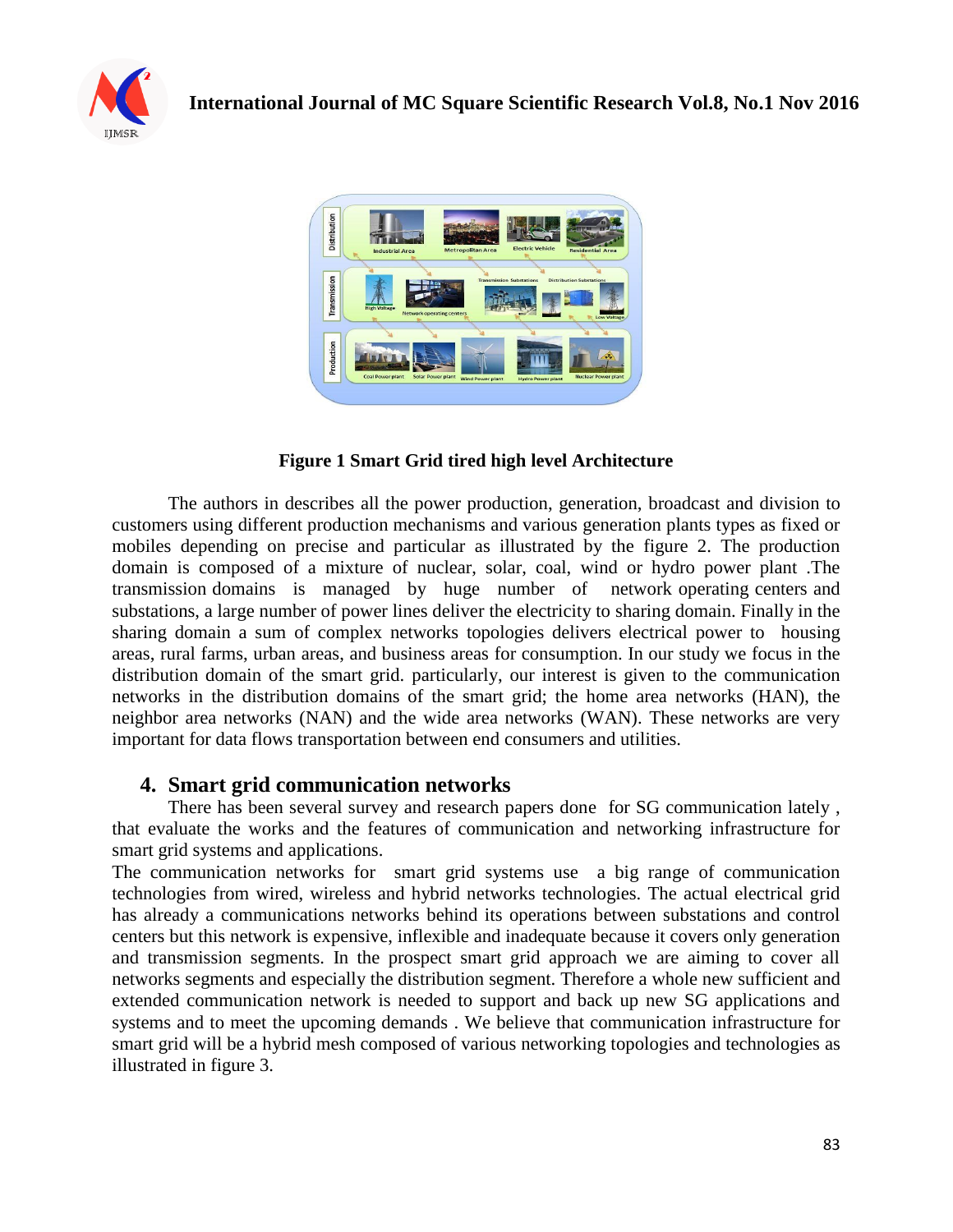



## **Figure 2 Multi-tier communication networks for Smart Grid**

However in order to monitor, control and have bi- directional data flows between end devices and smart grid utilities a highly dependable , integrated communication network should cover all the SG domains. In the following section we will focus in the three most important SG communication networks to permit a better understanding of smart grid communication networks.Home Area Network (HAN)Located in customer domain, Home area network offers access to in-home smart devices and appliances. IED send data readings over HAN to AMI applications threw the home smart meter or throw the housing gateway. The HAN give also to home automation networks different services like home motoring and control, demand response applications allowing efficient power management and user comfort. We can find various sensors categories in home mechanization networks, such as light control sensors, temperature and moisture sensors, remote care and control sensors, motions sensors, security and safety sensors etc.BAN and IAN networks refer to HAN parallel networks when implemented respectively in business/buildings or industrial areas. The most suitable communication technology in HAN/BAN/IAN networks is wireless technology since its ease of implementation for a big number of nodes, simple configuration, and cost effectiveness. Every single in-home appliance generate particular data flow and may have specific communication requirement, but in general in-home wireless solution should be realized with multipath environment due to surface reflection and interference with other intelligent devices at home.In near future it is expected that smart meter installed in the home connected to home appliances and to the utility control centers to control some appliances in order to reduce energy use and aggregate loads threw the AMI networks, this approach will allow customers to take advantages of lower tariff and optimized energy cost at off-peak time and reduce human intervention in energy cost optimization .

#### Neighborhood Area Network (NAN)

A NAN network is a distribution domain network, it can be considered as a mesh of smart meters. NAN connects the AMI applications access point to smart meters in customer domain and various gateways in the distribution domain. The main purpose of this network is data collection from smart meter for monitoring and control. It covers long distances up to 1–10 square miles and the data rate is around 10–1000 Kbps. Both wired and wireless communication technologies could be appropriate for NAN networks, according to the authors in for NAN networks WiMAX, LTE, 3G and 4G could be good candidates as a wireless communications technologies. While wired technologies such as PLC and Ethernet could be right solutions for NAN networks too. In NAN networks we can use either multi-hop or single hop approach liable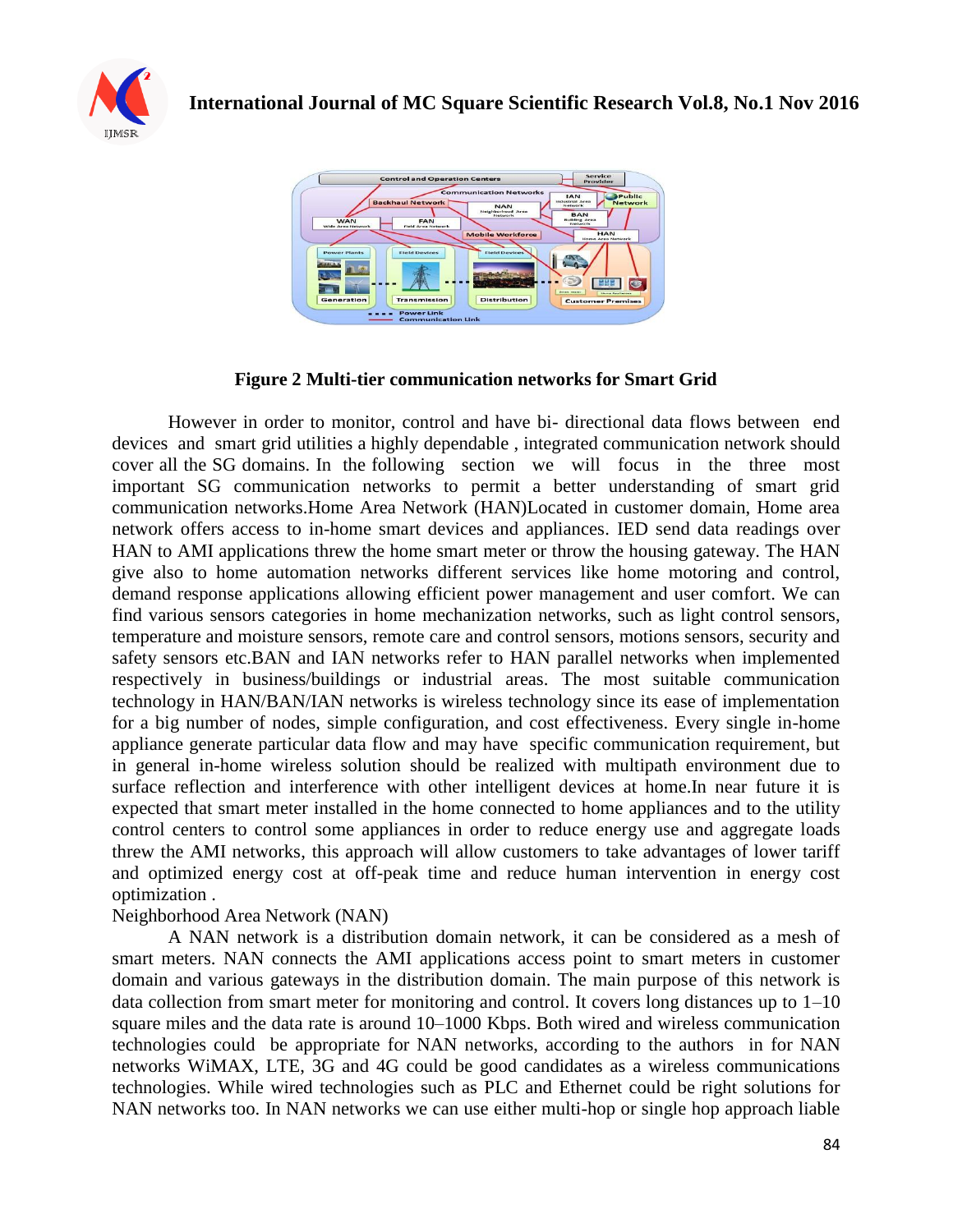

on the technology deployed. We can give the example of WiMAX technology, the data from smart meters with WiMAX radio can be transmitted directly to the backhaul network and operation centers, a second approach is by transmitting the data from smart meters over multiple gateways before reaching the backhaul network.

### **Field area Networks (FAN)**

Field Area Network is the communication network for distribution domain in the smart grid, the electrical power control centers and application use FAN networks to collect data, monitor and control different applications in distribution domain such as IED devices, PHEV charging stations, AMI applications in NAN networks and WSNs networks in feeders and transformers.

## **Wide Area Network (WAN)**

WAN affords communications systems between smart grid and core utility system. It is composed by two types of networks backhaul and core network. The core network offers the connectivity between substations and utility systems, while backhaul network connect the NAN network to the core network, this network is extended over thousands of square miles and data rates reaches 10 to 100 Mbps . A variety of technologies such as WiMAX, 4G, and PLC could be used in WAN networks. Also virtual technologies like IP/MPLS could be used for the core network.

# **5. Wired Communication technologies for smart grid**

#### **5.1.Power Line Communication(PLC)**

The power line communication technology consists of introducing of the modulated carrier over the power line cable in order to establish two way communications, it is composed of two major categories Narrowband PLC and Broadband PLC, this technique permit utilities to utilize the power infrastructure to exchange data flows and monitoring control messages, and so far it is considered as a cost-effective smart grid communication means, and it is widely used in AMR applications deployment. However PLC technology is deployed in several smart grid domains from bulk generation to distribution and end consumers. Therefore PLC can be considered as a practical solution for smart grid communication infrastructure. In HAN environment PLC is not -until now- a suitable solution, because of the lack of interoperability and standards, the multi-protocol and the multi-vendor environment in HAN networks. PLC technologies are preferred by utility operators because their reliability advantage compared with other communication techniques.

#### **5.2.Fiber communication**

Optical communication has been widely used to connect substations to operation and control centers in the backbone network thanks to its multiple advantages such as robustness against radio and electromagnetic interferences making it a suitable choice for high voltage environs, and its capacity to transmit over large distances with very high bandwidth. We believe that Fiber optic communication will performance a crucial role in smart grid infrastructure,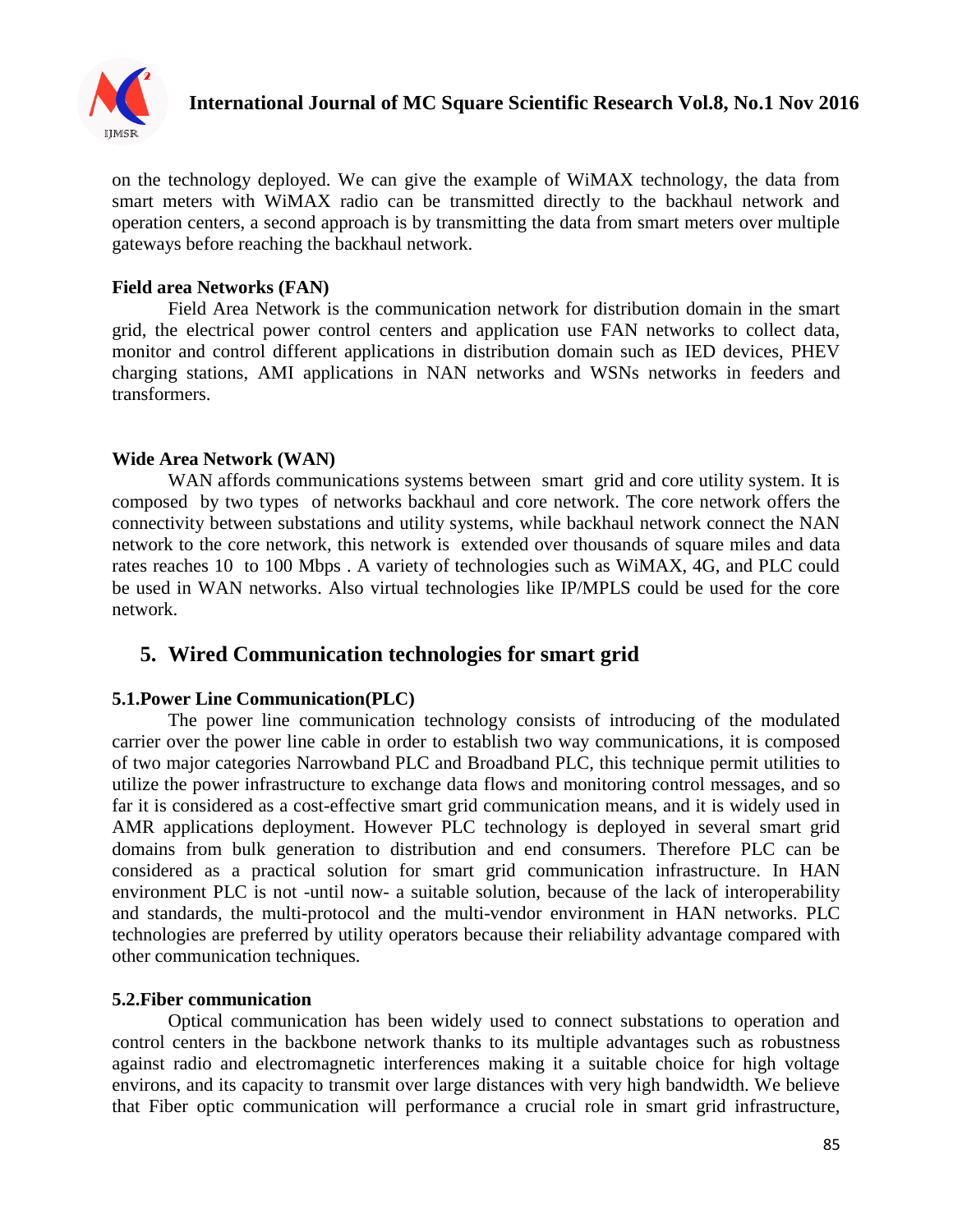

according to the authors in the use of Optical Power Ground Wire (OPGW) technology in the distribution and transmission lines will be suitable in smart grid context since the combination of grounding and optical communications allow long distance transmissions with high data rates. Another application of fiber-optic technology would be to provide services to customer domain with the use of passive optical networks (PON) since they use only splitters to collect optical signals and do not require switching equipment. EPON for Ethernet PON is also interesting grid operators and seems to be suitable technology for smart grid access segment meanwhile its enable using interoperable IP- based Ethernet protocols over optical networks technology.

#### **5.3.DSL**

DSL for Digital subscriber lines, it is a suit of communication technologies permitting data transfer over telephone lines. Its main advantages consist of its simple utilization in the smart grid context since electric utilities can make immediate advantage of them without any extra cost for additional deployment. There are number of DSL alternatives like ADSL for Asymmetric DSL that supports up to 8 Mbps for downstream and 640 Kbps for upstream, the ADSL 2+ with up to 24 Mbps and 1 Mbps for downstream and upstream respectively. And VDSL (for Very high bit DSL) providing up to 52 Mbps for downstream and 16 Mbps for upstream but only for short distances.

# **6. Wireless Communication technologies for smart grid**

#### **6.1 IEEE 802.11 (WIFI)**

IEEE 802.11 standard refers to the collection of wireless communication technology known as WIFI used for WLANs networks. This technology has proved its success due to its simple access structure based on CASMA/CA and its operation in unlicensed frequency bands (2.4 GHz and 5 GHz) . IEEE 802.11 is a standards family; the latest release is the IEEE 802.11n which supports the highest data rates up to 150 Mbps while IEEE 802.11a/g supports maximum 54 Mbps. Other standard like 802.11e appears to be important for SG applications because its QOS features, and the 802.11s standard allowing multi-hop and mesh networks over physical layer and finally 802.11p standard for wireless networks for V2G systems.

#### **6.2 IEEE 802.16 (WiMAX)**

The IEEE 802.16 standard known as WiMAX supports long distance up to 10 Km broadband with up to 100Mbps of data rate ; WiMAX was designed to handle thousands of synchronized users over large distances. The 802.16j standard is the recent version of WiMAX supporting multicast and broadcast multi hop technique with seamless handover for mobile users it empowers flexible distribution and higher coverage which make it suitable choice for NAN and AMI applications. The WiMAX under development version named 802.16m will provide a greater mobility up to 350 km/h with 100 Mbps data rate , supporting handover with LTE and WIFI. The authors in demonstrate with a simulation based on metering capacities and QOS that WiMAX technology is the most suitable than cellular and wired solutions in the distribution domain for the SG.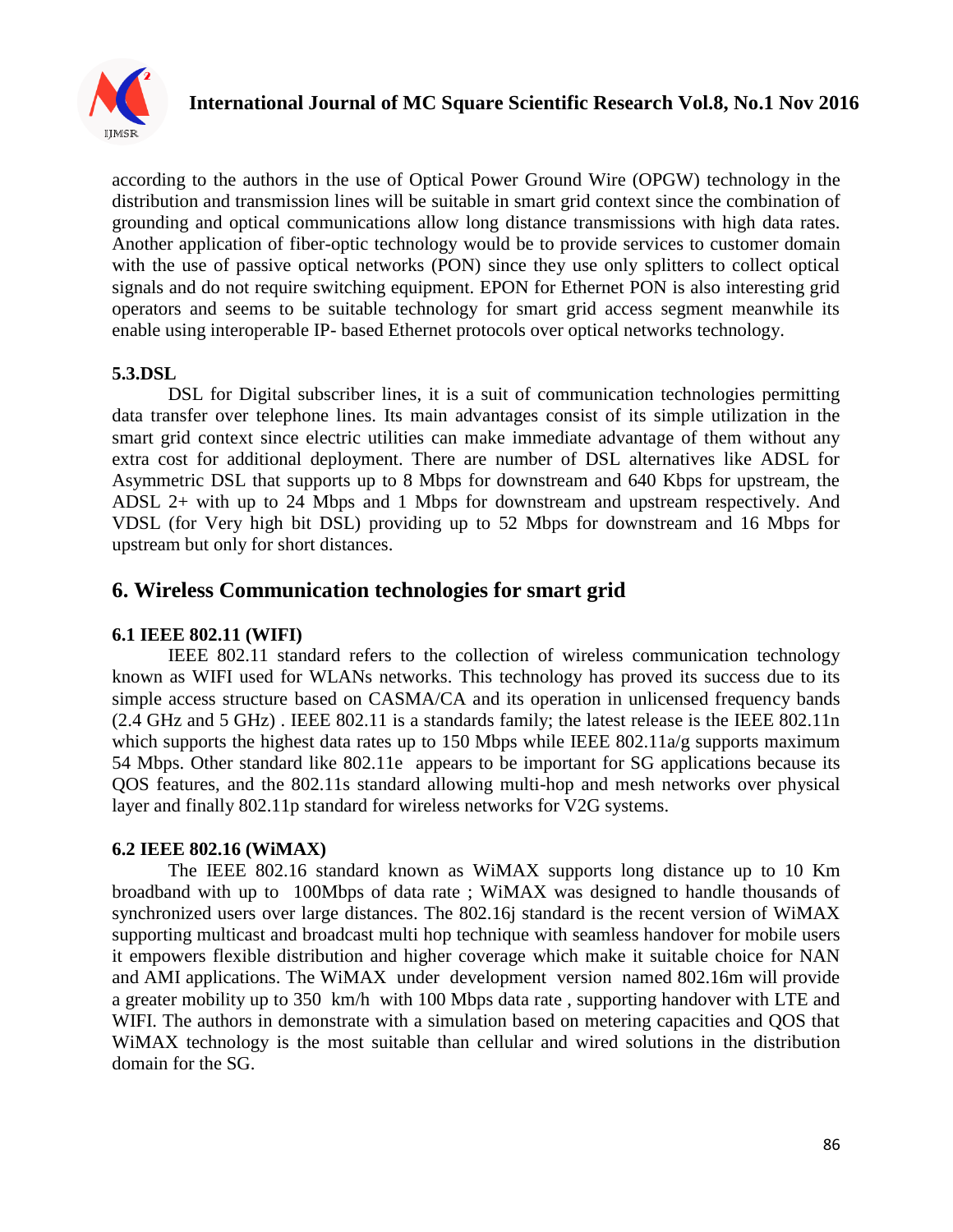

## **6.3.GSM, GPRS and EDGE**

The cellular technology main advantages over wireless technologies is the larger coverage area, that why utilities have used them especially in AMR systems and SCADA but the high cost of this technology with problems such latency if a large number of users are served by the same base station has to be solved. Cellular technologies are endorsing great evolution in the few recent years with the development of 3G standards such high packet access standard (HSPA+) providing data rates up to 168 Mbps in the downlink and 22Mbps in the uplink.

## **6.4. Long Term Evolution (LTE)**

The 4G standard or LTE for long term Evolution advanced is a wireless communication standard providing an enhancement of the LTE standard deployed today introducing capabilities like bandwidth, easing handover between different networks and advanced networking proficiencies. LTE has multiple advantages that make it a good choice for NAN networks such as end to end quality of services, peak upload rates near 75 Mb/s, and download rates reaching 300 Mb/s. The implementation of LTE technology in smart grid framework can be done with two ways, the first one is the most simple for immediate implementation, it is an efficient and a cost effective way it consist of carrying the data over the actual mobile network architecture of MNOs (Mobile network operators) with piggybacking technique from smart grid end devices in the HANs over the NAN network to the WAN until the utility. The second approach consist of utilization of a special network architecture for data transfer, and the implementation of this approach is similar to the MVNO (Mobile Virtual network operators) method it can be done by the rental of a portion of the MNO core network by the smart grid utility, or it can be done also by the implementation of the core network architecture by smart grid utility using the LTE technologies like the MNOs but totally disconnected from the MNO core network . The cost effectiveness security and the simple implementation make LTE a good choice as a communication technique for NAN networks.

#### **6.5 IEEE 802.15.4**

The IEEE 802.15.4 is a standard for physical and MAC layers for low-rate wireless personal Area networks (LR- WPAN) it offers up to 250 kbps over 10m. Several network topologies are supported like star, tree or mesh multi-hop. IEEE 802.15.4 is the basis radios for many other standards for monitoring and control applications; the most important are ISA 100.11a standard, Zigbee standard and wirelessHART standard. These standards replace 802.15.4 MAC protocol with TDMA based scheme. Zigbee is widely adopted for WPANs for both commercial and industrial environments; further information about this standard will be given in section.

## **6.6. ZigBee**

ZigBee is a standard and a communication technology which specifies the physical layer and the medium access layer it is based on the IEEE 802.15.4 standard and commonly known as the low-rate wireless personal area networks (LR-WPANs). In ZigBee network we have two types of devices: FFD for full function devices and RFD for reduced function device, the FFD perform the network establishment, management and routing while RFD support FFD functionalities.The network is composed of three types of nodes: the coordinator, the router and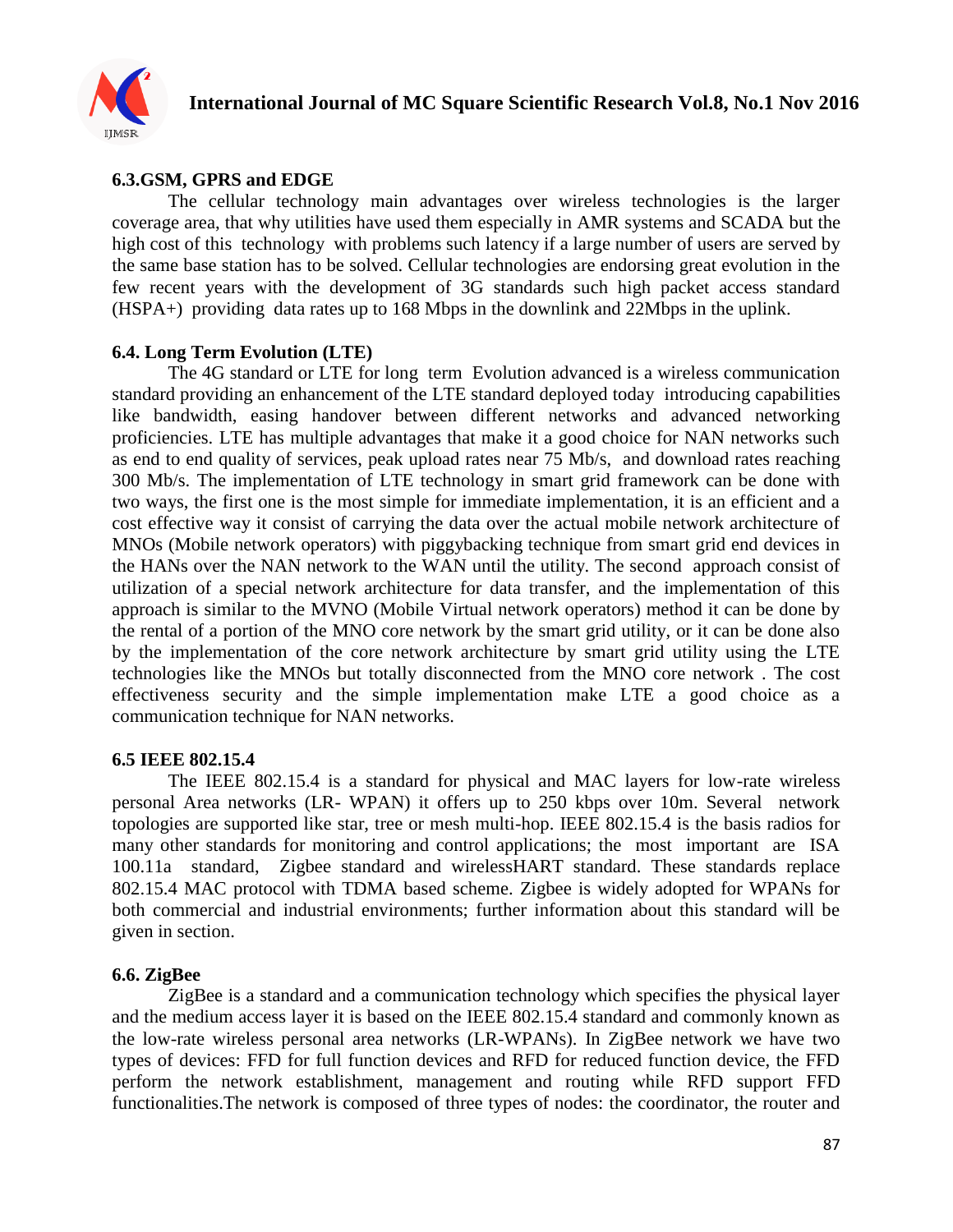

## **International Journal of MC Square Scientific Research Vol.8, No.1 Nov 2016**

the end device .RFD is always the end device while FFD can make any device type. The role of the coordinator is to establish and manage the network, the router routes the traffic between coordinator and end device . Coordinators and routers are battery powered devices, they are usually not allowed to go to sleep mode, and they are capable of communicating with all the rest of intelligent devices in the network. The end devices are permitted only to interconnect with the router or the coordinator and not with each other. End devices are awakening periodically to checks the parent node for their tasks and sends the data and then they go to sleep mode. The sleep mode in Zigbee network nodes make the network energy efficient and low power comparing with other communication technologies. Zigbee most strong feature is its capability of creating application profiles empowering multi-vendor interoperability, in this profile we found a description of different parameters like data formats, application supported devices, message types etc.



#### **Figure 4 Evolution of ZigBee Protocol Stack for SG new requirements**

The ZigBee SEP 2.0 smart energy profile provides interfaces to manage, control and monitor energy use. As described by figure 4, the ZigBee IP protocol stack specified in SEP 2.0 compresses the packet structure specified in SEP1.0 within IPV6 packets. This will provide an independent interface between network and MAC layers tolerating smooth communication with IP based network.

#### **6.7 Cognitive radio Networks**

Cognitive radio technology is a stand-alone radio based on IEEE 802.22; it is a key technology for optimizing the underutilization of spectrum due to spectrum increasing demands caused by advancement of wireless technologies. CR networks enable to secondary users (SUs) the spectrum access when it is not used by the primary licensed user efficiently without causing any interference with PU. This spectrum sensing technique could be widely deployed in SG WAN, backhaul and distributions networks over large geographic area. The CR technique consists of opportunistic access to unused spectrum, we believe that this technique will have a great future for SG since it delivers a high performance, high- speed data transmission, scalability and fault tolerant broadband access. A Cognitive Radio Network Testbed is built in Tennesee technological university in order to attain convergence between CR technique and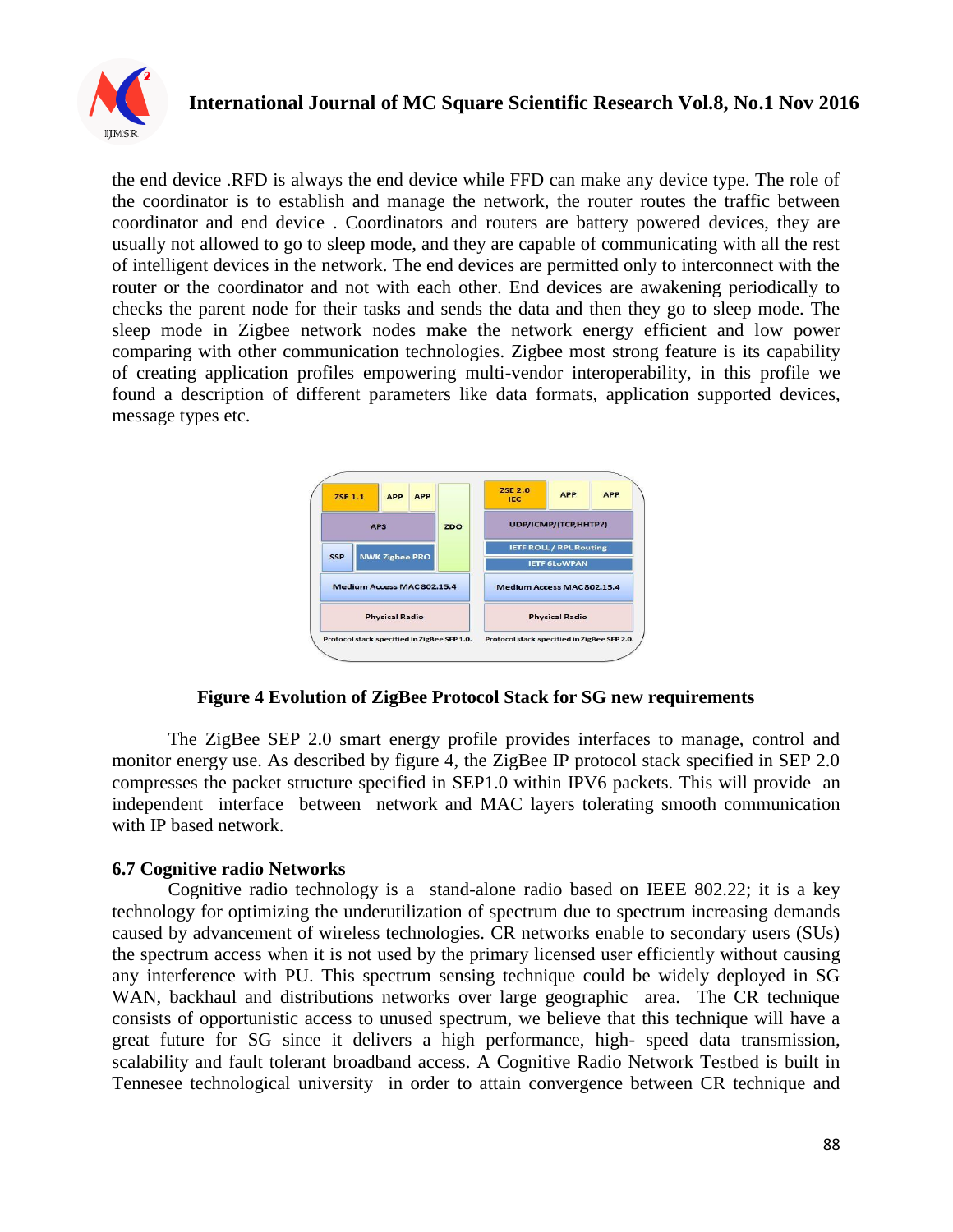

Smart grid [36]. Cognitive radios make the smart grid "smarter" and provide to it more security, scalability, robustness, reliability and sustainability.

## **6.8 DASH7**

Dash 7 is a technology for wireless sensors networks based on ISO/IEC 18000-7 standard and promoted by Dash 7 Alliance. It is made for Active radio Frequency identification devices or RFIDs. Dash 7 operates at a 28 kbps rate up to 200 kbps and it has coverage of about 250 m extendable to 5 km . It is a low power technology, with tiny sensors stacks and long live battery's up to several years which make it cost effective solution. The dash 7 uses very small amount of energy for wake up signal up to 30-60 mW and it is low latency with around 2.5-5 s.Its several advantages like interoperability, robustness and cost effectiveness made it widely deployed for military application and also commercial applications such building automation, smart energy, smart home, PHEVs, logistics control and monitoring. In the context of smart grid, Dash 7 seems to be respectable alternative to ZigBee, allowing several advantages like its wide range avoiding the multi-hop technique for HAN solution, permitting less number of nodes and less communication time.

# **7. Adopted End to end communication Architecture**

The smart grid communication infrastructure will be composed of tiered level networks as described by figure 5 this architecture consists of three major domains which are the access segment, the distribution backhaul and the core network. Our objective in this section is to propose detailed end to end communication architecture using the reference model described in the literature .



**Figure 5 End to End Smart Grid Communication Architecture**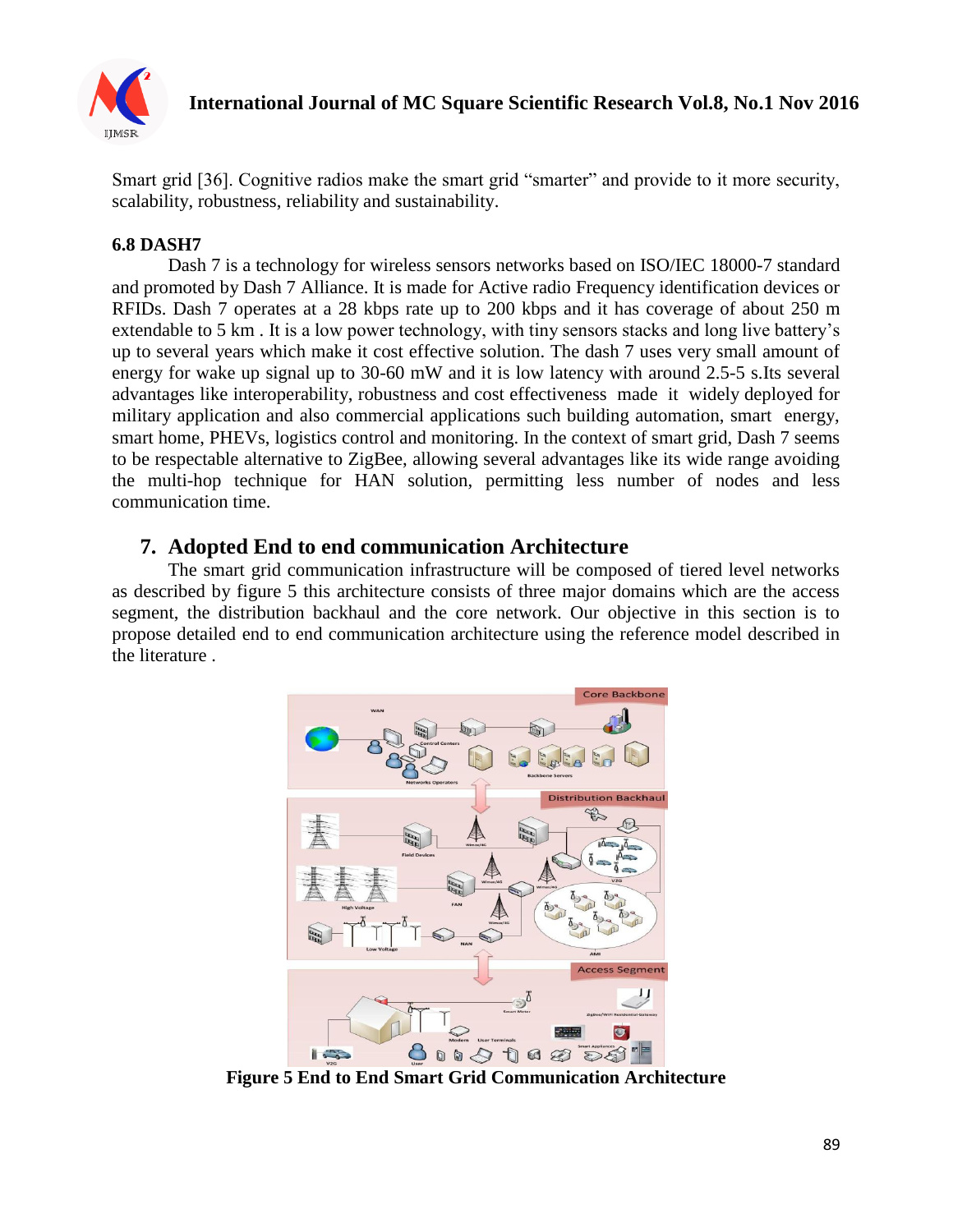

This architecture will provide a clear and a complete view of communication scenarios between electrical devices in different smart grid domains and level with interconnection of small scale networks to form a large scale communication infrastructure providing high and secure connectivity between discrete electrical devices in large national areas with different network topologies and hybrid but heterogeneous network technologies.

The smart grid networks in access tier level are responsible of data flows between customers and energy utilities and operation centers allowing an active and important role for end consumers. Whereas HAN are crucial elements in access tiers using wired , wireless or hybrid technologies and permitting monitoring and control of smart grid intelligent end devices at customers'premises in order to achieve energy conservation and wise usage of resources'. The key component is such networks are the HAN residential gateways designed with multiple radio interference tolerating the integration of different class of devices.

Communication networks in distribution backhaul are responsible for interconnection between smart grid core backbone and local area networks in access segment tier, they enable real time control and monitoring for distribution grid. The AMI networks, NAN and FAN networks will be considering both wireless and wired technologies for their deployment and options will include technologies such PLC WiMAX, LTE and WIFI among other possibilities.

The wide area network in core tier is require high- capacity communication technologies in order to deliver large amount of data from AMI systems and FAN networks to remote control centers. Using the public networks would be a good choice if challenges such latency, reliability and security are resolved. Another solution for electrical utilities is growing consisting of deployment of private WAN networks for that purpose using hybrid technologies between Fiber and wireless in core backbone tier.

# **8. SMART GRID COMMUNICATION CHALLENGES**

Smart grid communication most important challenges are interoperability, efficiency and performance. In order to permit the real operation of smart grid systems different communication for utility companies, users and vendors should be adopted under a varied platform allowing dynamic and efficient coexistence of multiple equipment and techniques. Interdisciplinary is also a key component of this infrastructure, smart grid infrastructure will integrate different domains such as communication and networking technologies with security and power systems. The huge scale covered by SG systems linking millions of potential users -all over the globe- require a larger scalability and QOS between wired and wireless technologies. Security and privacy also will hinder electrical grid upgrading because of the growing complexity of SG communication systems require novel techniques and measurements against illegal access and cyber vulnerabilities.

# **9. CONCLUSION AND FUTURE DIRECTIONS**

In this article, we have explored related networks and communication technologies that could be adopted for the smart grid communication infrastructure on smart grid distribution and customer domains. To make the right choice of communication technologies in smart grid communication networks, we have pinpointed their advantages and disadvantages for a variety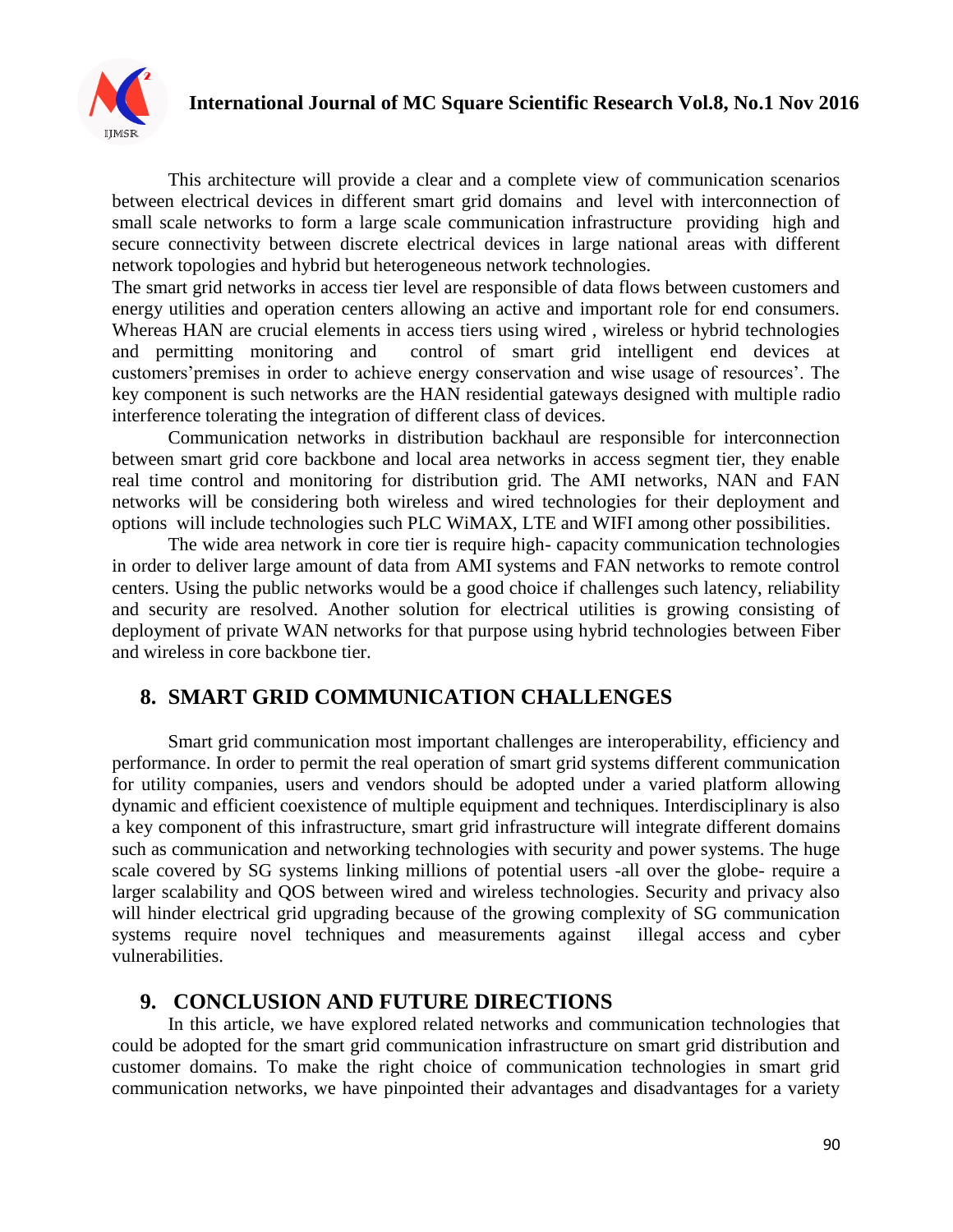

# **International Journal of MC Square Scientific Research Vol.8, No.1 Nov 2016**

of smart grid applications. Furthermore, we proposed an end to end communication infrastructure. We believe that the future power grid communication technologies choice is a critical issue for the purpose of attractive and optimizing SG communications. Future work in the area includes looking at the routing protocols in communication networks for smart grid between in-home smart appliances, smart meter, AMI networks and the operator's control center. This will include reviewing a different class of protocol families for every network type in all smart grid segments. Such research will be complementary to the work presented here.

# **REFERENCES**

[1] Petroni P. From Smart Metering to Smart Grids. Enel infractuctures and networks division. 2010..

[2] Usman, A. and Shami, S.H., "Evolution of communication technologies for smart grid applications. Renewable and Sustainable Energy Reviews" Vol. 19, pp.191-199, 2013.

[3] Gunther, E.W., Snyder, A., Gilchrist, G. and Highfill, D.R "Smart grid standards assessment and recommendations for adoption and development".<http://osgug.ucaiug.org>.

[4] Eklund, C., Marks, R. and Stanwood K. "IEEE Standard 802.16: a technical overview of the Wireless MA air interface for broadband wireless access" IEEE Communications Magazine, pp: 98–107, 2002.

[5] Ancillotti, E., Bruno, R. and Conti, M. "The role of communication systems in smart grids: Architectures, technical solutions and research challenges" Computer Communications, Vol. 36, No. 17, pp.1665-1697, 2013.

[6] Bou-Harb, E., Fachkha, C., Pourzandi, M., Debbabi, M. and Assi, C. "Communication security for smart grid distribution networks" IEEE Communications Magazine, Vol. 51, No. 1, pp.42-49, 2013.

[7] Wu, F.F., Moslehi, K. and Bose, A. "Power system control centers: Past, present, and future. Proceedings of the IEEE", Vol. 93, No. 11, pp.1890-1908, 2005.

[8] Yi, P., Iwayemi, A. and Zhou, C. "Developing ZigBee deployment guideline under WiFi interference for smart grid applications" IEEE transactions on smart grid, Vol. 2, No. 1, pp.110-120, 2011.

[9] Saputro, N., Akkaya, K. and Uludag, S. "A survey of routing protocols for smart grid communications. Computer Networks", Vol. 56, No. 11, pp.2742-2771, 2012.

[10 Fang, X., Misra, S., Xue, G. and Yang, D. "Smart grid—The new and improved power grid: A survey. IEEE communications surveys & tutorials" Vol. 14, No. 4, pp.944-980, 2012.

[11] Hung, K.S., Lee, W.K., Li, V.O.K., Lui, K.S., Pong, P.W.T., Wong, K.K.Y., Yang, G.H. and Zhong, J. "On wireless sensors communication for overhead transmission line monitoring in power delivery systems" 2010 First IEEE International Conference on Smart Grid Communications (SmartGridComm), pp. 309-314, IEEE, 2010.

[12] Wu, F.F., Moslehi, K. and Bose, A. "Power system control centers: Past, present, and future. Proceedings of the IEEE" Vol. 93, No. 11), pp.1890-1908, 2005.

[13] IEEE, Testing and Performance for Optical GroundWire (OPGW) for Use on Electric Utility Power Lines, 2009.

[14] Gobena, Y., Durai, A., Birkner, M., Pothamsetty, V. and Varakantam, V. "Practical architecture considerations for Smart Grid WAN network" In Power Systems Conference and Exposition (PSCE), 2011 IEEE/PES, pp. 1-6, IEEE, 2011.